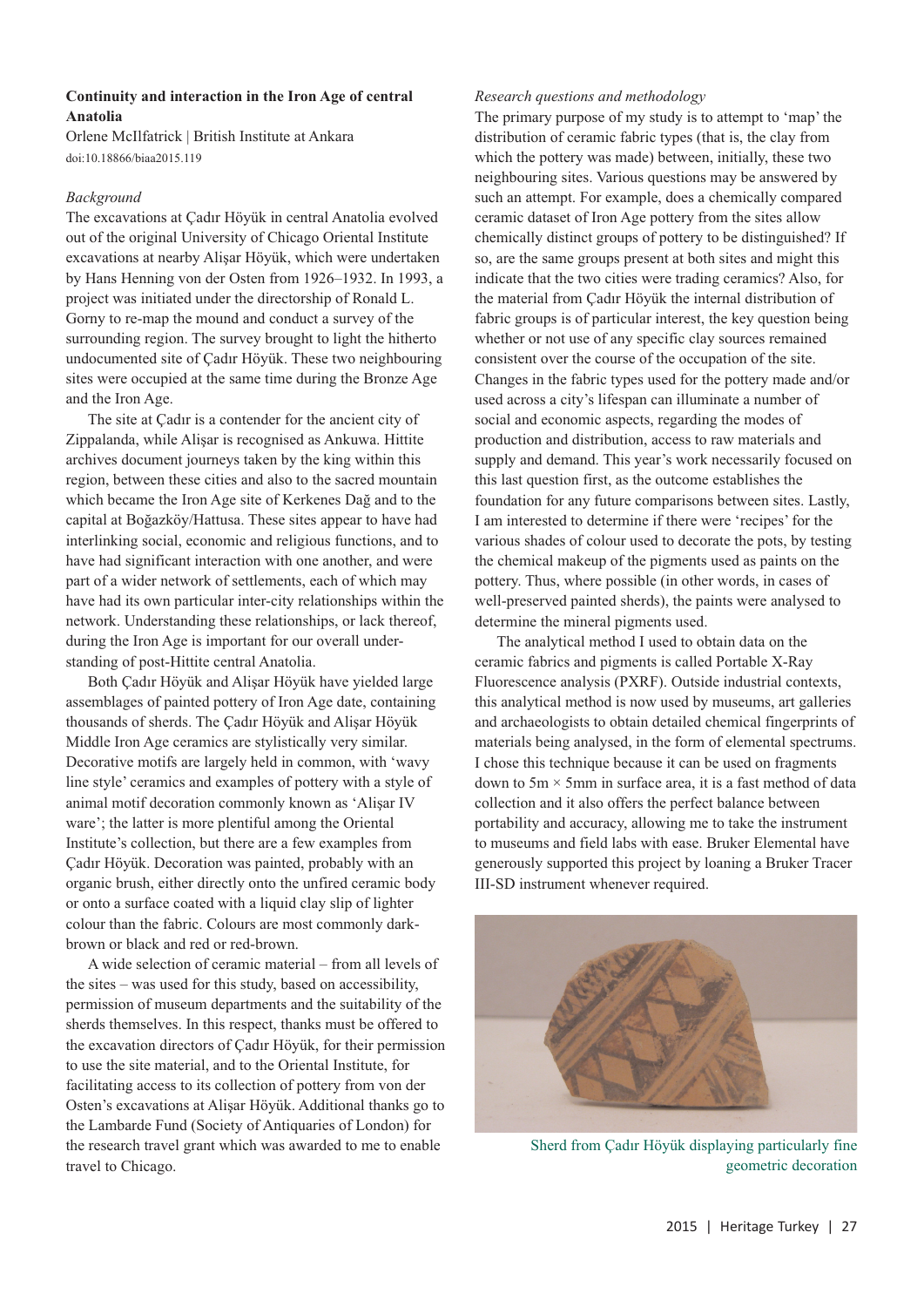### *The results so far: fabric types*

This year, all the necessary sample data were collected from the two sites that form the core of this study. It is hoped that permission will be forthcoming to add a further neighbouring site in the near future, in order to continue and expand the study. For the moment, only the Çadır Höyük results have been processed fully and can be reported on briefly here. A threedimensional scatterplot (below) shows the fabric type groupings from all sampled levels of the site, from the Chalcolithic through to the Middle Iron Age. The Early Iron Age is not well defined at Çadır Höyük as yet, and so pottery from these disturbed layers was not selected for analysis.

The internal distribution of the ceramic types at Çadır Höyük shows an interesting pattern. Four broad fabric types can be determined by elemental content. Group 1 is an iron- and titanium-rich group (represented by blue dots on the scatterplot below); Group 2 is an iron- and titanium-poor group (green dots); Group 3 is a rubidium-rich group (red dots), which is particularly distinct; and Group 4 comprises three closely-related subgroups (Groups 4a, 4b and 4c shown by pink, light-blue and black dots respectively) which appear only in the Hittite-period material.

When the Çadır data are tagged for Chalcolithic, Early Bronze Age, Middle Bronze Age and Hittite pottery, the pattern of fabric-type use is extremely interesting; the plot is very distinctly patterned. Hittite pottery (shown by pink, light-blue and black dots; Groups 4a, 4b and 4c respectively) is completely separate from the other types used throughout all the other occupation levels, and appears to consist of three similar but not identical fabric types. Most interestingly, the Chalcolithic (shown as black 'Y' markers on the scatterplot), Early Bronze Age (black '+' markers) and Middle Bronze Age (blue '+' markers) types correlate exactly with Groups 1 and 2, with the Middle Bronze Age lying almost exactly within Group 1. In essence, this means that it can be safely stated that Groups 1 and 2 are definitely local to the site, as they comprise the totality of the ceramic assemblage across several occupation levels. The subgroups which make up Group 4 are so different that Josh Cannon (Hittite pottery specialist for the site) and I are of the opinion that they are an imported pottery type (or types). This would follow the accepted view expressed regularly about the centralised and controlled distribution patterns for goods. The



Three-dimensional scatterplot of fabric groups, including their chronological patterning